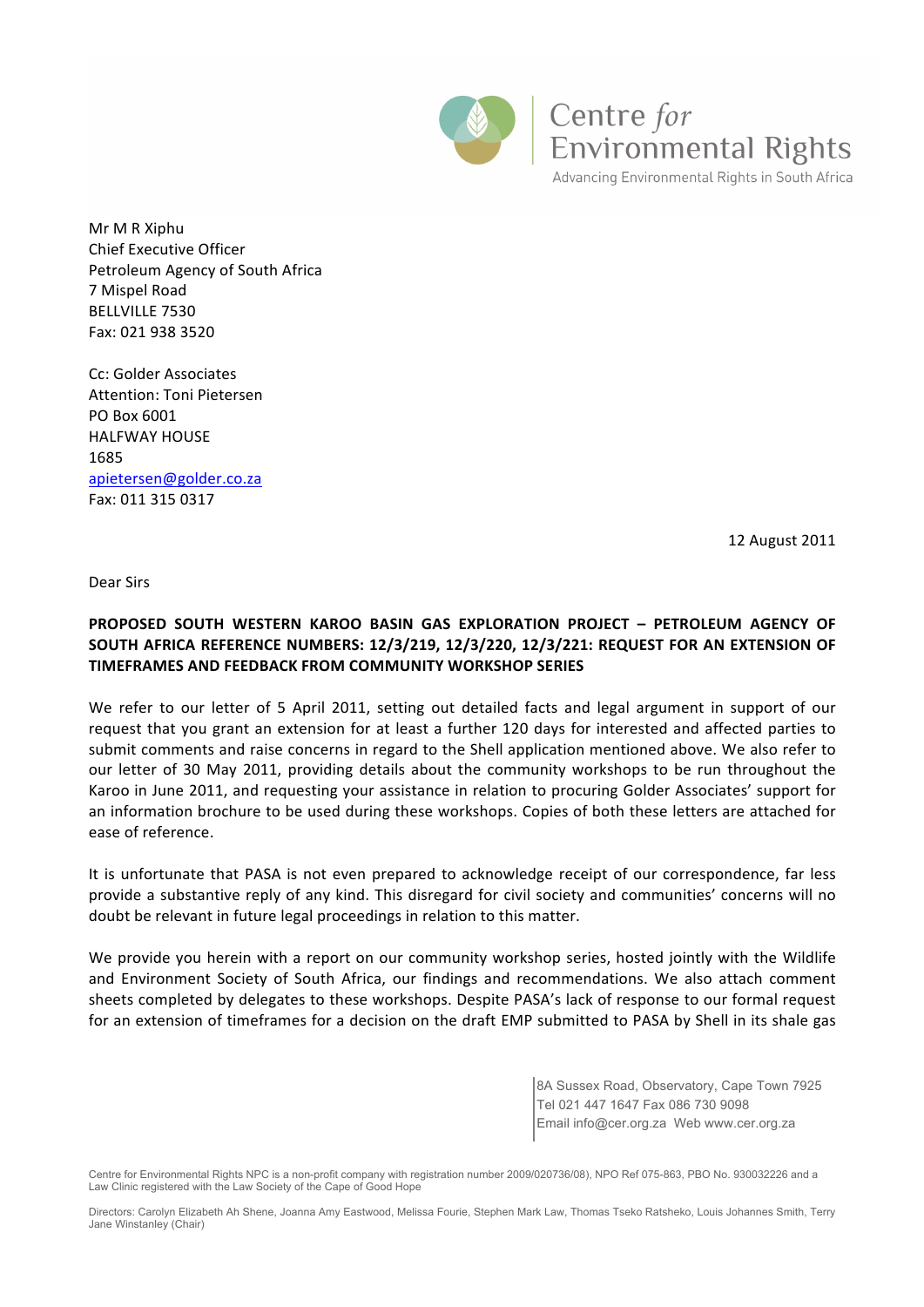exploration right application, we submit that it would be remiss of PASA not to take into account these further comments from affected communities in its recommendation to the Minister of Mineral Resources in terms of s.71(i) of the Mineral and Petroleum Resources Development Act, 2002 (MPRDA).

The community workshop series was rolled out in 17 different towns across the areas in the Karoo affected by current shale gas exploration right applications, and took place on 30 May to 5 June 2011 in Calvinia Williston, Sutherland, Fraserburg, Carnarvon, Beaufort West, Victoria West, Murraysburg, Richmond and Middelburg, and on 21-26 June 2011 in Graaf-Reinet, Pearston, Somerset East, Cookhouse, Bedford, Adelaide and Cradock.

The core objectives of the workshops were:

- raising awareness around the applications for shale gas exploration as well as environmental rights in general;
- informing communities about the potential impacts that may arise during the exploration and production phases of the applications;
- creating an opportunity for discussion and expression of concerns and questions in a neutral environment; and
- encouraging communities to get involved in the decision-making processes around shale gas exploration.#

In total, the workshops were attended by 234 community representatives. Lists of all organisations invited to the workshops, as well as all organisations and individuals who attended the workshops, are attached hereto.

Attendance of workshops was affected by weather (it was particularly cold), queues for government grants and other events, including funerals. In Somerset East, Cookhouse, Bedford and Adelaide we found that community members had never heard of any companies applying for rights to explore for gas in the Karoo hitherto. This affected attendance of the workshops, as community members were not aware of the importance and relevance of our workshop and therefore decided not to attend.

We draw to your attention that, as part of its public participation, Golder Associates appointed by Shell only visited 10 of these towns, namely Sutherland, Calvinia, Williston, Somerset East, Middleburg, Cradock, Victoria West, Murraysburg, Beaufort West and Graaff-Reinet. Out of a total of 234 delegates to the joint CER/WESSA workshops, only 32 workshop delegates (14%) had also attended the Golder Associates' public participation meetings. Only 59 (25%) had any prior knowledge of any shale gas applications having been submitted to PASA.

The chief concerns voiced by workshop attendants are set out in the table below:

| <b>Concerns</b>       | Western Karoo                                                 | Eastern Karoo                          |
|-----------------------|---------------------------------------------------------------|----------------------------------------|
| Water                 | In the arid western region of the                             | As there is a shortage of water across |
|                       | Karoo, this remains the largest anxiety.                      | the Karoo, residents were concerned    |
|                       | There is tumultuous concern that                              | that they did not know where the oil   |
|                       | limited<br>supplies<br>be<br>water<br>can                     | companies would get their water from.  |
|                       | contaminated by the fracking process.                         | Anxiety was expressed at the risk to   |
|                       |                                                               | their groundwater on which they are    |
|                       |                                                               | very dependent.                        |
| <b>Employment and</b> | Emerging farmers and farmworkers                              | There was a general fear that if the   |
| economic              | fear that if the agricultural sector is                       | agricultural sector is hampered then   |
| opportunities         | affected<br>adversely<br>(through                             | there would be major job loss, less    |
|                       | competition<br>for<br>water<br>or                             | money brought in to towns and a        |
|                       | contamination of groundwater) then   threat to food security. |                                        |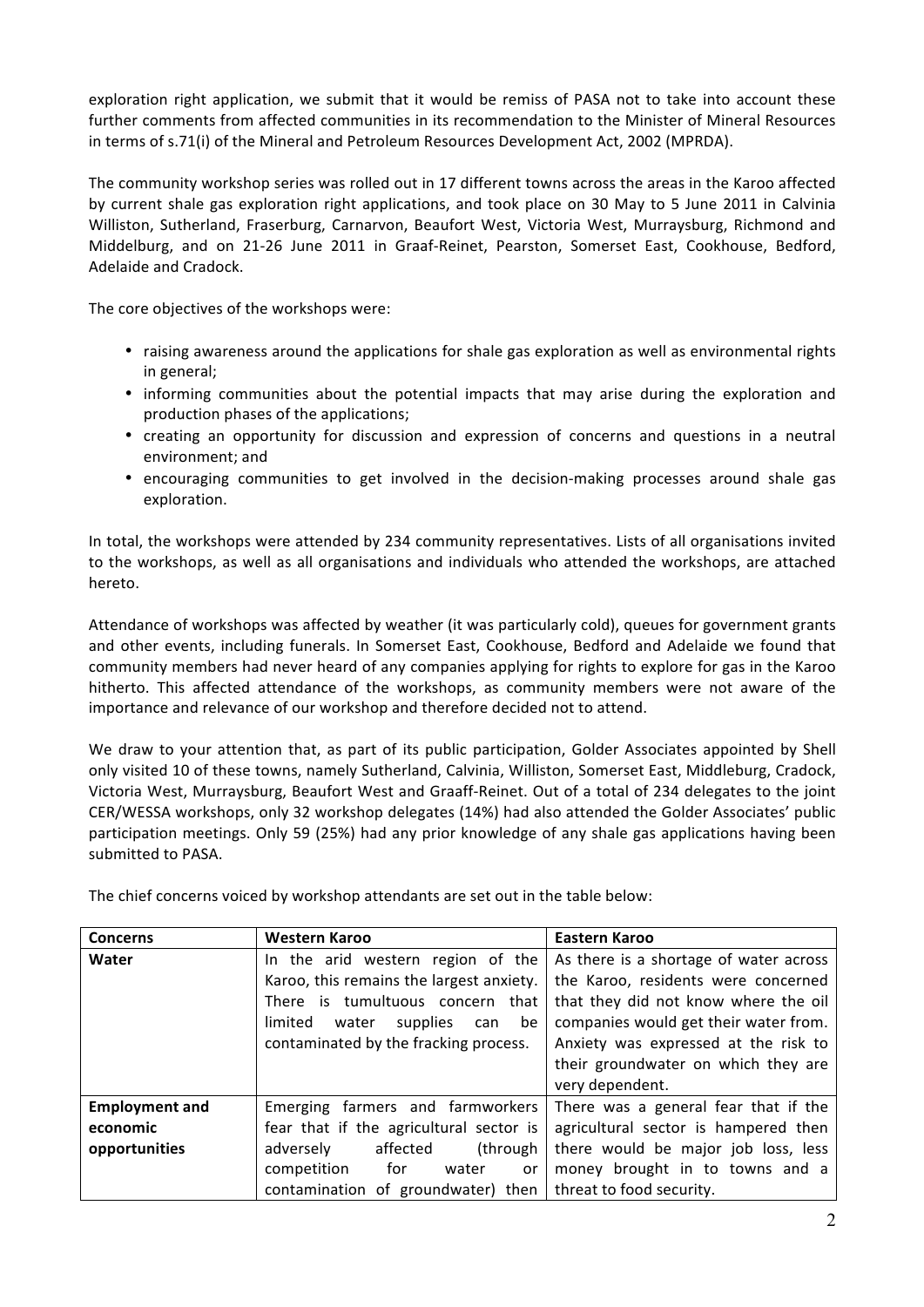|                             | they stand to lose their jobs. Town        | Some community members in the           |
|-----------------------------|--------------------------------------------|-----------------------------------------|
|                             | residents feel that competition for jobs   | Eastern Karoo welcomed<br>big<br>oil    |
|                             | will increase as people flock from         | companies to drill for gas near their   |
|                             | neighbouring areas in search of work.      | towns so that they can capitalise on    |
|                             |                                            | economic benefits that may<br>be        |
|                             |                                            | created. This was a dramatic shift in   |
|                             |                                            |                                         |
|                             |                                            | feedback, as almost every member in     |
|                             |                                            | the western half of the Karoo was       |
|                             |                                            | totally opposed to gas extraction. In   |
|                             |                                            | the east, a significant amount of       |
|                             |                                            | community members were desperate        |
|                             |                                            | for employment and would invite any     |
|                             |                                            | development that holds economic         |
|                             |                                            | benefits<br>irrespective<br>of<br>how   |
|                             |                                            | destructive it might be for<br>the      |
|                             |                                            | environment. A need to change the       |
|                             |                                            | status quo precipitated from the        |
|                             |                                            | workshops and attendants were willing   |
|                             |                                            | to succumb to any development if it     |
|                             |                                            | changed the status quo.                 |
| <b>Health</b>               | There are many possible avenues            | Residents felt that if their health was |
|                             | health<br>through<br>which<br>can<br>be    | adversely affected by the extraction of |
|                             | unfavourably impacted and because          | shale gas, the community could          |
|                             | there is a shortage of clinics and         | seriously be affected as the Karoo does |
|                             | hospitals in the Karoo, residents feel     | not have the capacity to deal with      |
|                             | that the towns will not have the           | large scale illnesses.                  |
|                             | capacity to deal with large scale          |                                         |
|                             | illnesses.                                 |                                         |
| Loss of unique Karoo        | The unique landscapes, topography          |                                         |
| characteristics             | and biodiversity will be affected by the   |                                         |
|                             | establishment of multiple drilling sites,  |                                         |
|                             | and residents feel that the elements       |                                         |
|                             | that characterise the region will be       |                                         |
|                             | Consequently,<br>the<br>growing<br>lost.   |                                         |
|                             | tourism sector will take a plundering      |                                         |
|                             | resulting in more job loss.                |                                         |
| Air quality                 | Flaring of gases and emissions from the    |                                         |
|                             | influx of trucks in the towns will lead to |                                         |
|                             | considerably<br>higher rates of air        |                                         |
|                             | pollution.                                 |                                         |
| <b>Roads and traffic</b>    | Karoo roads are generally in a poor        |                                         |
|                             | condition and very sensitive to any        |                                         |
|                             | extremes, therefore residents fear that    |                                         |
|                             | roads could be devastated.                 |                                         |
| <b>Agriculture and food</b> | In the event that the agricultural sector  | There was a general fear that if the    |
| security                    | is endangered, the supply of food          | agricultural sector is hampered then    |
|                             | be severely hampered<br>could<br>by        | there would be major job loss, less     |
|                             | declining production rates.                | money brought in to towns and a         |
|                             |                                            | threat to food security.                |
| <b>Social impacts</b>       |                                            | An influx of people in the towns will   |
|                             |                                            | accompany a suite of social hazards.    |
|                             |                                            | These include: HIV/Aids, alcohol and    |
|                             |                                            | drug abuse, crime and prostitution. As  |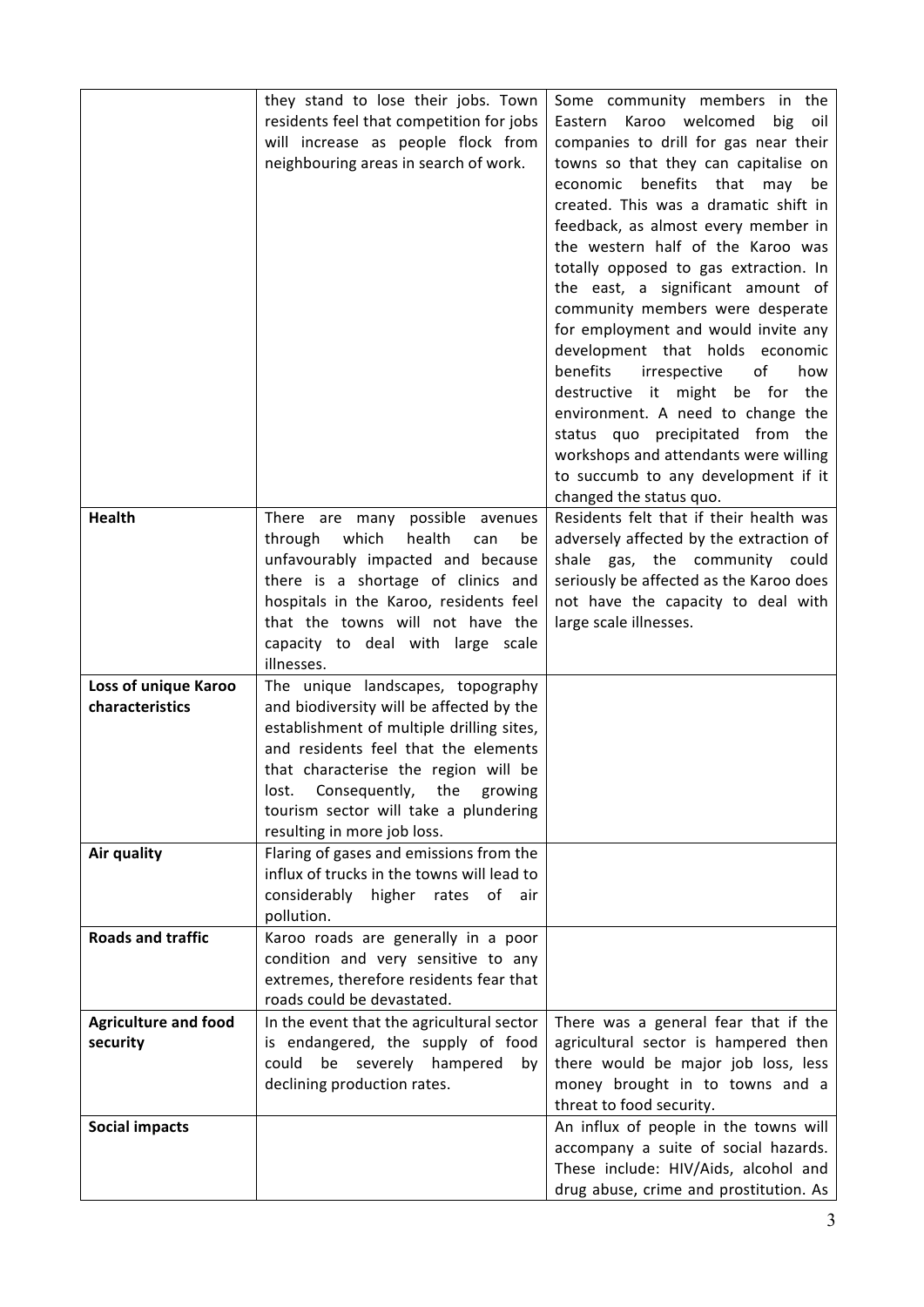|                      | these are problems already rife in the   |
|----------------------|------------------------------------------|
|                      | Karoo, there is a concern that if it is  |
|                      | exacerbated it would be extremely        |
|                      | difficult to contend with.               |
| <b>Role of local</b> |                                          |
|                      | In the more politicised eastern region,  |
| government           | the role of local government came        |
|                      | under scrutiny. Many residents were      |
|                      | not aware of any of these applications   |
|                      | hitherto, and were concerned that        |
|                      | local government was not up to speed     |
|                      | in its involvement in this process. They |
|                      | felt that it is the duty of local        |
|                      | government and the councillors to        |
|                      | inform residents about these various     |
|                      | applications and potential impacts.      |
|                      | They were also curious about the role    |
|                      | of local government in the decision-     |
|                      | making process and how best to           |
|                      | communicate with local government to     |
|                      | promote their agendas. We had found      |
|                      | that in the eastern region, community    |
|                      | members were hesitant to act without     |
|                      | the consent from local government.       |
|                      | Community<br>structures<br>and           |
|                      | organisations were not independent of    |
|                      | local government and were very           |
|                      | hesitant to do anything that might be    |
|                      | contrary to government stance. Local     |
|                      | structures<br>questioned<br>whether      |
|                      | decisions made by local government       |
|                      | leaders were political ones or in the    |
|                      | interest of the community.               |

Workshops were well-received and many delegates expressed gratitude for the opportunity to be informed of the proposed shale gas exploration in the Karoo. As this may be relevant for further consultation by applicants for shale gas in the Karoo in future, we also list below some of the feedback from delegates on the joint CER/WESSA workshops:

- *Follow-up workshops:* Attendants noted that in order to consolidate successes of these workshops we need to have another round of workshops. This would serve as a means of monitoring their progress and disseminating more material regarding the opportunities and channels for efficient involvement.
- *Better attendance:* Community leaders felt that we needed to invite bigger crowds and municipal members. They felt that the information was very important and needed to be divulged to a bigger audience. Leaders also felt that more awareness needed to be created prior to the workshop.
- *Graphic illustrations:* The use of diagrams to simplify the process of fracking was very effective. Attendants suggested that we make use of more diagrams to aid their understanding of other complex processes.
- *Access to information:* Attendants would like access to the material that was presented to them. They requested that it be sent to them so that they could present it to other members of the community. They also felt that booklets or manuals containing the information would have made it easier for them to understand and distribute information.
- *Channels of communication:* Community organisation members felt that they required more